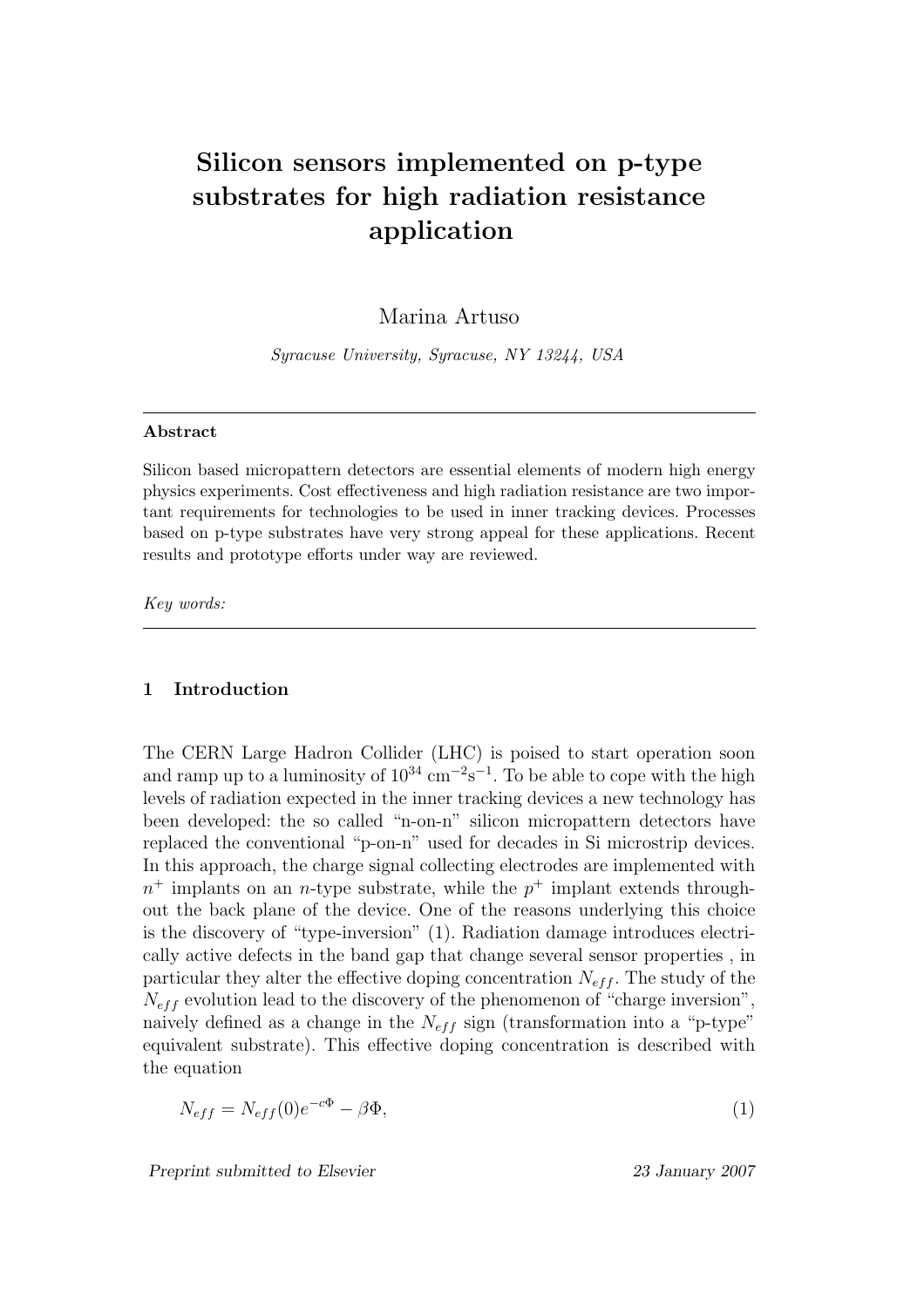where  $N(0)$  is the initial doping concentration, c and  $\beta$  are empirical parameters accounting for the donor removal and the acceptor-like defect addition rates as a function of the radiation dose Φ. This is an effective parametrization; studies have shown that a "double-junction" model (2; 3; 4), where the main junction is at the  $n^+$ -bulk interface, provides a better description of the device properties after high radiation doses. After type inversion, "n-on-n" device achieve much better charge collection efficiency that conventional devices. Thus Atlas (5), CMS (6), and LHCb(7) use this technology for their tracking subsystems exposed to the largest radiation doses. An upgrade of LHC  $(sLHC)$  is planned to achieve a luminosity of the order of  $10^{35}$  cm<sup>2</sup>s<sup>-1</sup>, a factor of 10 higher than the LHC design luminosity. A corresponding increase in the expected radiation doses is a natural consequence. Thus new technologies are being studied to be used in the hottest detector regions.

One of the drawbacks of the "n-on-n" technology is the high field at the backplane junction in the early stages of operation of the detectors, prior to radiation damage. Because of this, "n-on-n" detectors are produced with a double-sided technology: implants in the back side include complex guard ring structures that have the goal of providing a controlled drop of the voltage from the biasing implant to the edge of the device. Moreover, the high field region produces a quickest charge collection and thus it is desirable to have it always close to the signal collection electrode. Although many devices have been produced with the "n-on-n" technology, options that could overcome these limitations have been sought. High resistivity, detector grade p-type substrates provide a very promising solution to satisfy the radiation resistance requirements in a very cost effective manner.

## 2 p-type technology

One of the main technological challenges in the fabrication of "n-in-p" devices is the achievement of a good inter-electrode isolation. This is because the positive charge in the  $SiO<sub>2</sub>$  oxide induces an electron accumulation layer at the oxide-Si interface that would electrically connect all the sensing elements if no isolation mechanism were introduced. This is an old problem, addressed for the first time when double-sided Si microstrip devices were introduced (8), but it is still challenging the ingenuity of device designers and foundries. The charge density in the accumulation layer increases with the radiation dose, up to a level known as the "oxide saturation charge". Interstrip isolation must guarantee a high inter-electrode resistance throughout the sensor lifetime, without adversely affecting the electrical performance of the device. Three approaches commonly used are known as p-stop, p-spray, and moderated p-spray. The p-stop method is based on p-type implants surrounding the  $n^+$  collection electrode. "n-in-p" sensors with p-stop interstrip isolation have been shown to fea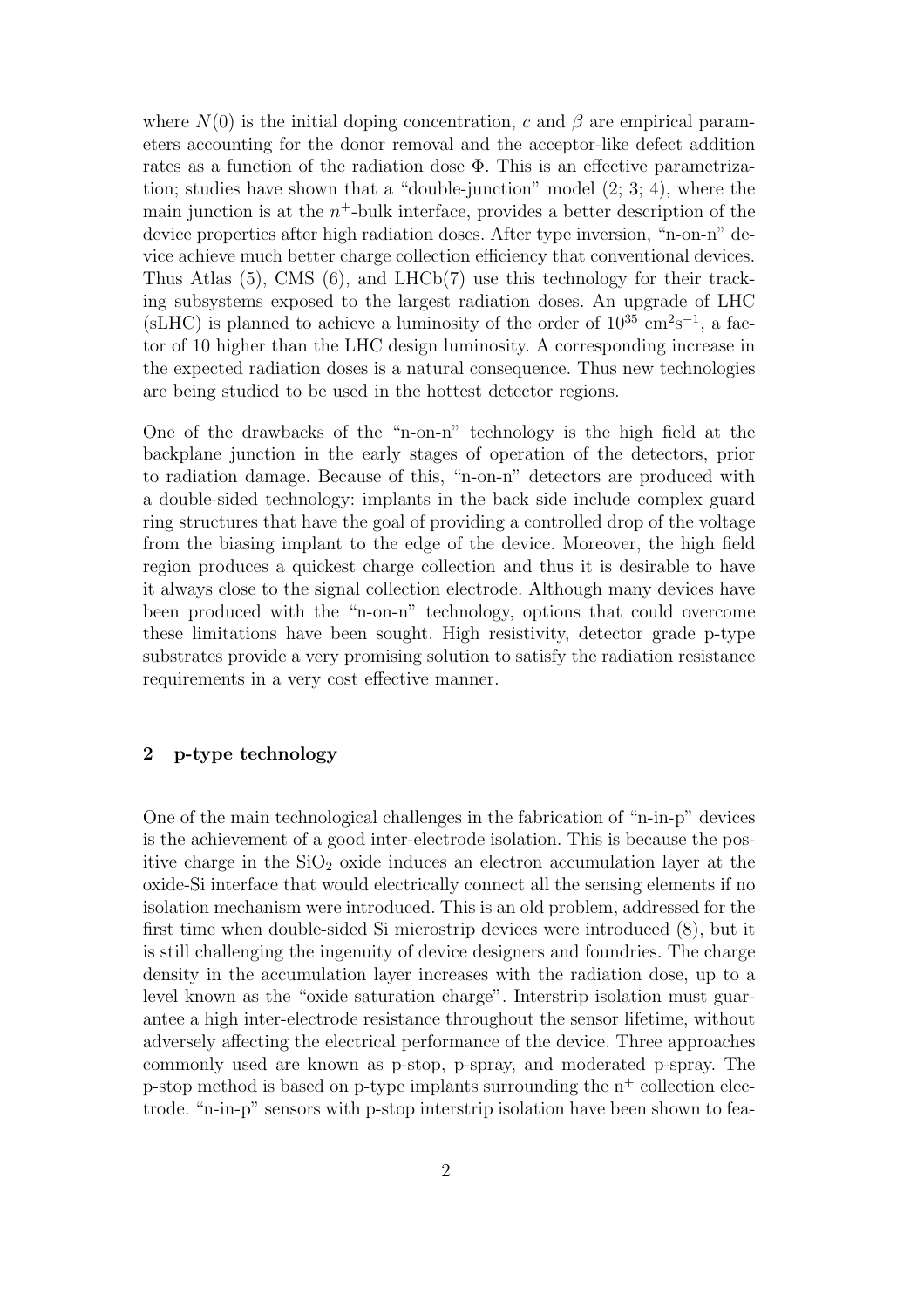ture higher radiation resistance than sensors of equal geometry implemented with "n-in-n" technology (9). However p-stop implants require an additional mask, and they suffer from pre-breakdown micro-discharges that deteriorate the noise performance of the sensors implemented with this interstrip insulation. A commonly used alternative is the "p-spray" technique, where a uniform p-type blanket is implanted throughout the active surface of the device. The n <sup>+</sup> implants have sufficient dose to overcompensate this p-type layer in the regions where charge collection electrodes are planned. Thus the additional mask is no longer needed. On the other hand, in this case it is necessary to ensure that early breakdowns do not occur, and that an acceptable interelectrode insulation is maintained throughout the detector lifetime. Thus a careful tuning of the  $p^+$  implant is necessary. A hybrid solution that aims at bridging the advantages of the two methods, the so-called "moderated pspray" is sometimes used. This solution requires an additional mask, but may ease the conflicting constraints of avoiding early breakdowns and maintaining high interstrip resistance at all the radiation levels. Note that due to the lower hole mobility, the depletion voltage is three times higher for p-type substrates than n-type substrates of a given resistivity.

The high energy physics community has decades of experience with detector grade n-type substrates, while the p-type option is relatively new. However, several groups are studying this technology. Both the CERN RD50 collaboration(10) and the INFN funded SMARTS collaboration (11) have devoted considerable resources towards a comprehensive study of the properties of a variety of sensors implemented with this technology. Sensors have been produced at research laboratories such as CNM-IMB (12), or ITC-IRST (13), as well as at industrial foundries such as Micron (14), and Hamamatsu (15). Thus a thorough understanding of the properties of these devices at different level of radiation is emerging.

## 3 Fabrication Details

Both diffusion oxygenated float zone (DOFZ), and magnetic Czochralski (MCz) Si wafers have been used, with a wide resistivity range and wafer thicknesses typically between 200  $\mu$ m and 300  $\mu$ m. Different isolation techniques have been used. The vast majority of the efforts has been concentrated on blanket p-spray, but different p-stop topologies, including field plate modifications (16), and moderated p-spray have been implemented.

Earlier wafers contained a large number of test structures, such as multi-guard ring diodes, MOS capacitors, and gated diodes, and a smaller number of strip or pixel detectors. Now the effort is progressing towards implementation of larger scale devices. For example, the RD50 collaboration has a set of devices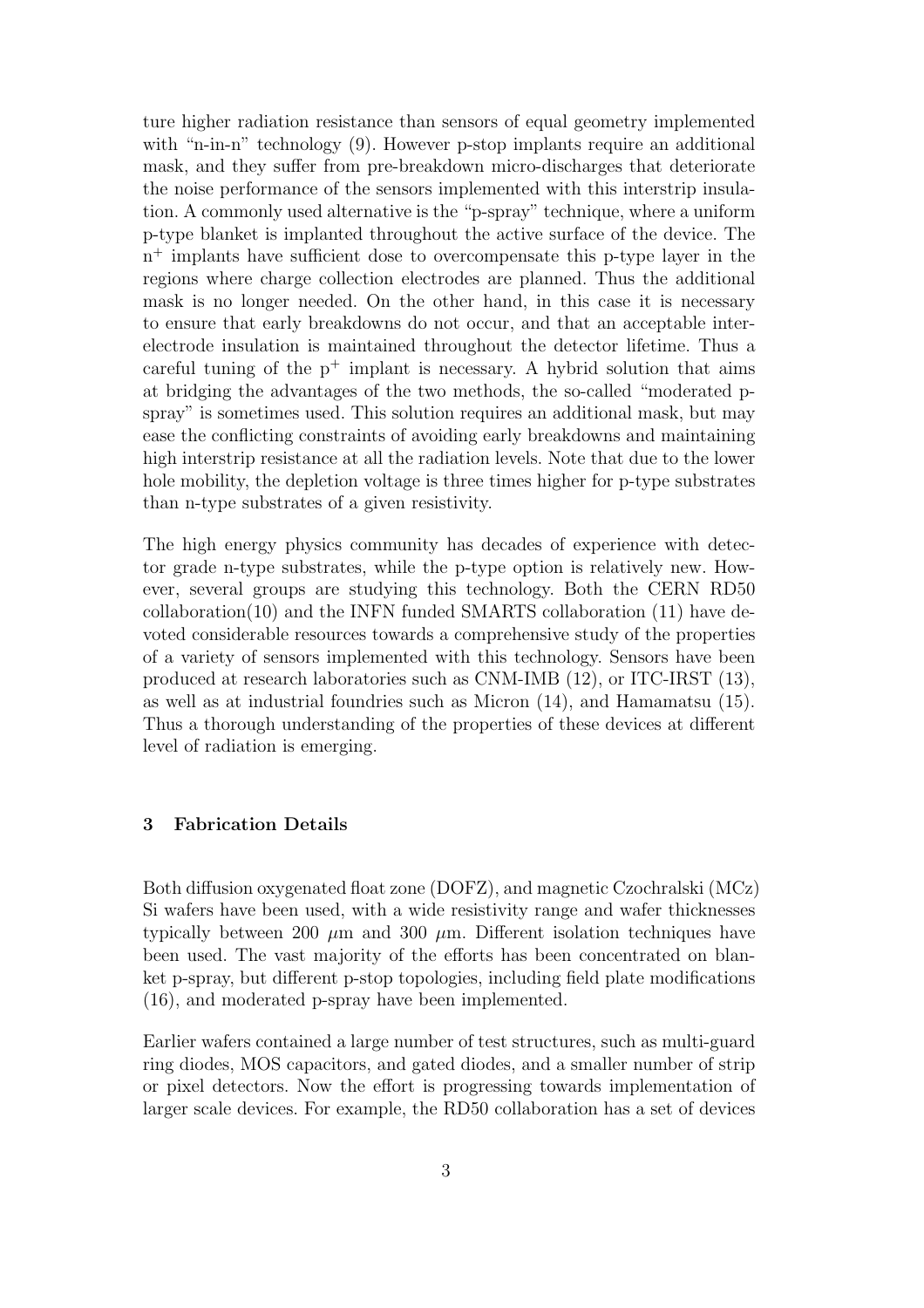being manufactured at Micron on 6 inch wafers that include strip and pixel detectors suitable for LHCb, ATLAS, and CMS upgrades. In addition, full size VELO sensors on high resistivity p-type substrates have been produced, that have been assembled into fully instrumented modules by the University of Liverpool group.

### 4 Performance before and after irradiation

There is a vast array of studies on the performance before and after irradiation of the detectors implemented on p-type substrates. Some examples illustrating the achievements and challenges in this process will be discussed.

Blanket p-spray isolation with lower implant dose (17) has been shown to fail to provide adequate interstrip resistance at a dose of about 50 MRad, which is the total dose expected in the middle region of the future upgrade of the Atlas detector at Super-LHC. A KEK group (18) reported similar findings for lower dose p-spray and p-stop implants. This group is investigating alternative isolation techniques to achieve the optimum interstrip resistance, including the use of field plates over the blocking implant.

Other operational aspects that need to be studied as a function of the radiation dose are the current versus voltage characteristic and the charge collection efficiency. It has been argued effectively (19) that the latter parameter is a much better predictor of the longevity of any given detector technology than the full depletion voltage  $V_{fd}$  extracted from a capacitance versus voltage measurement. While  $V_{fd}$  may be not practically achievable because it would induce thermal runaway in radiation damaged sensors, adequate charge collection efficiency at lower voltages may be still be achieved. Figure 1 shows an example of the charge collection efficiency obtained in a 1x1 cm<sup>2</sup> 280  $\mu$ m thick microstrip detector produced by CNM-IMB using masks designed at the University of Liverpool. The charge collection measurement has been performed using a  $^{106}$ Ru source, that has an energy deposition comparable to a minimum ionizing particles. Thus the study provides an absolute charge collection efficiency. As the noise has been shown not to depend upon the irradiation level, the signal to noise ratio scales with the charge signal, and, although it is deteriorating as a function of the radiation dose, may still be acceptable at the highest levels of radiation considered.

Other radiation studies have been reported (20; 21; 22). One of the most recent is based on the measurements by a group at IFIC, Valencia, (23) of 4 microstrip detectors manufactured by CNM-IMB and irradiated with neutrons at the TRIGA Mark II reactor in Ljubljana to different fluences ranging from  $10^{14}$  to  $10^{16}$  n/cm<sup>2</sup>. Figure 2 shows the current versus voltage characteristic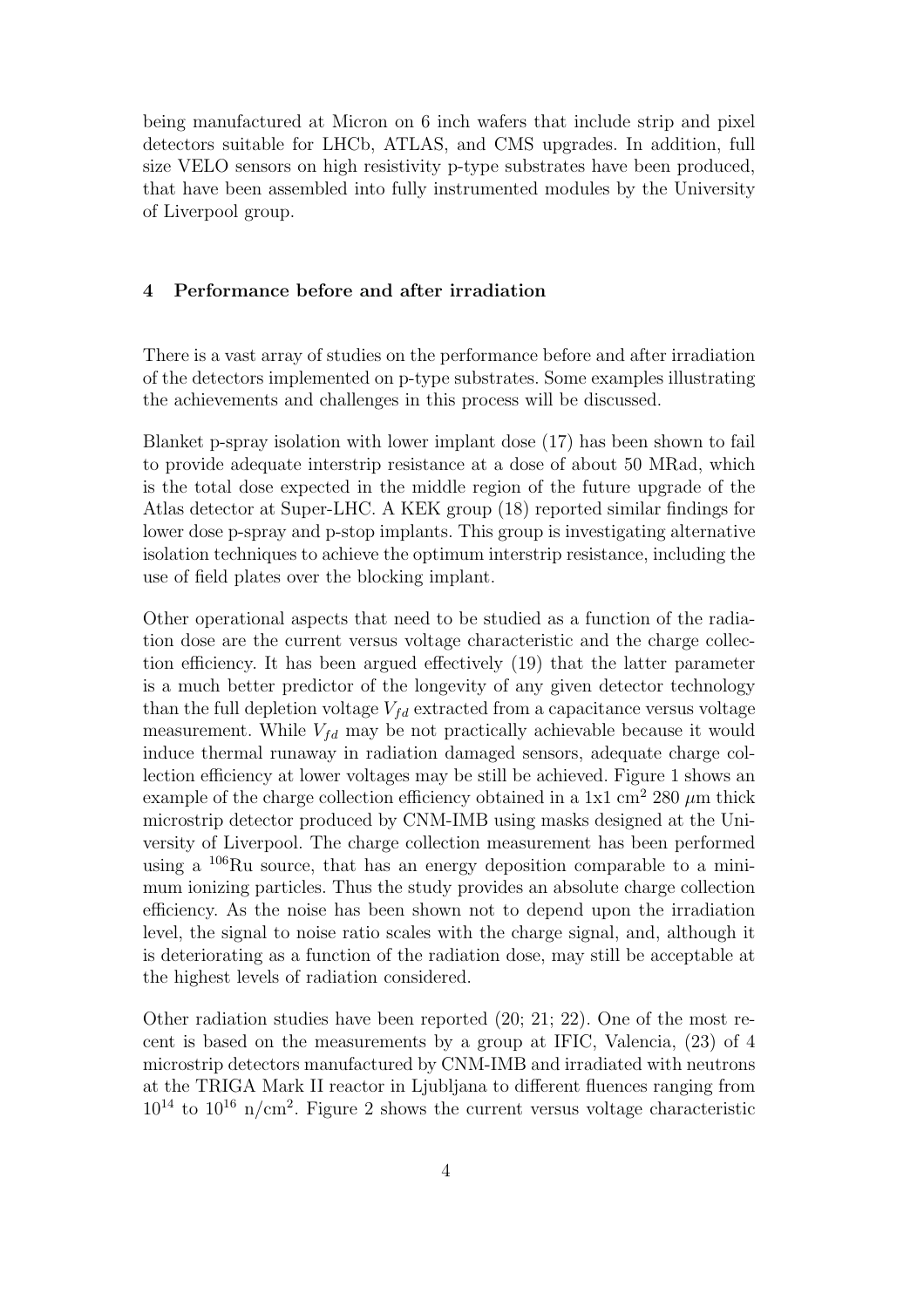

Fig. 1. Charge collection efficiency versus applied voltage, normalized to pre-irradiation value, of "n-in-p" strip detectors. The detector irradiated at  $3 \times 10^{15} \text{ pcm}^{-2}$  is a standard p-type substrate, while the others are oxygen enriched. The measurements (19) have been performed at a temperature of  $-20/25$ °C.



Fig. 2. Current-Voltage characteristics of "n-in-p" microstrip detectors irradiated with neutrons. The measurements $(23)$  have been performed at a temperature of  $-30^{\circ}$ C.

of irradiated sensors maintained at a temperature of -30◦ C; a non irradiated sensor is included for reference. Earlier micro-discharges appear at lower irradiation doses. This group investigated the charge collection properties by measuring the charged signal induced by a pulsed infrared laser (1060 nm). At the higher fluences the charge collection efficiency does not reach the plateau corresponding to full depletion, and microdischarges onset was observed.

First examples of the feasibility of these detectors in real scale devices have been accomplished. For example,  $6x6 \text{ cm}^2$  silicon strip devices designed with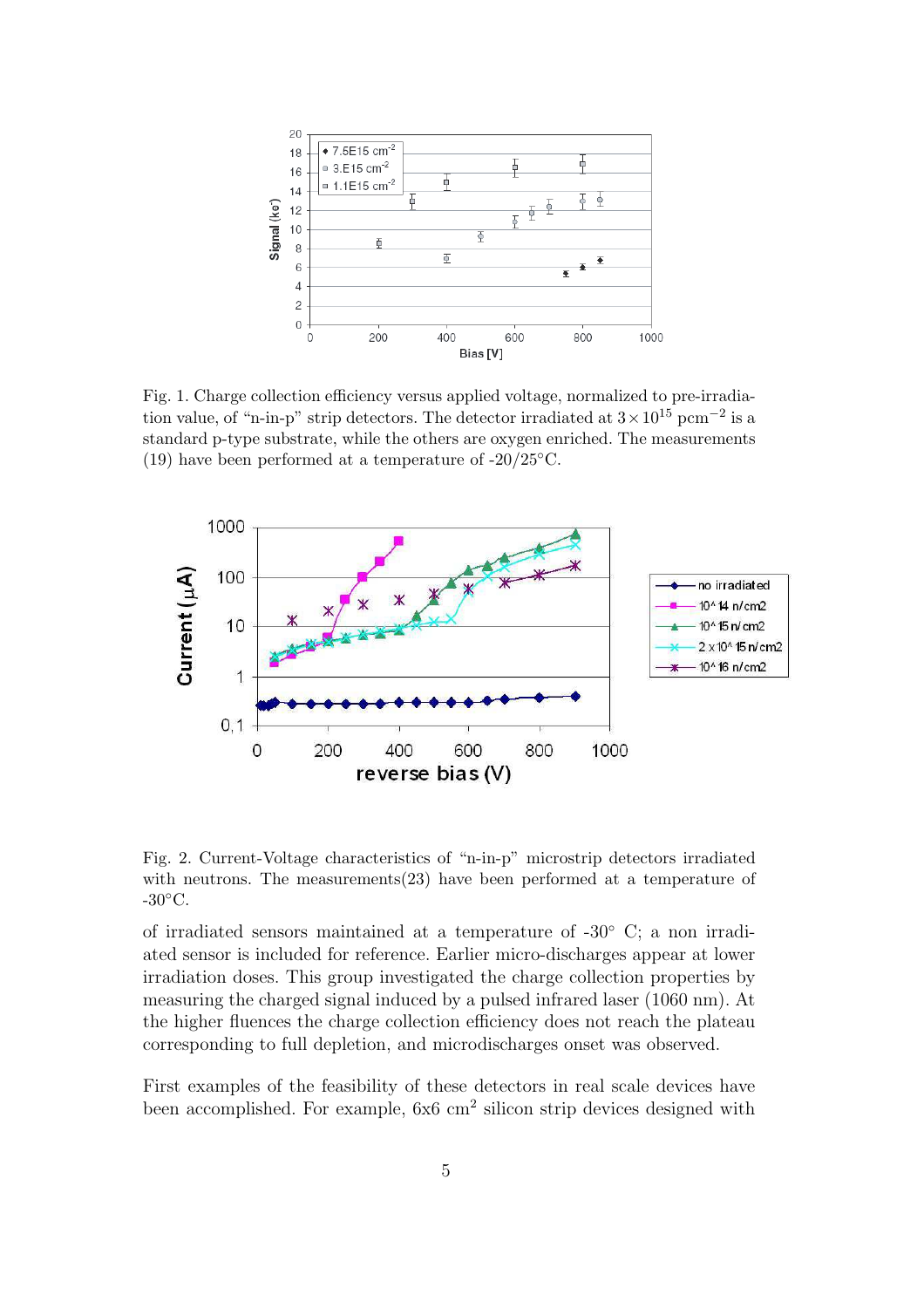ATLAS strip detector geometry implemented with  $n^+$  strips implanted on different substrates have been constructed and tested (19). The LHCb-VELO group has produced full scale sensors on  $300 \mu m$  thickness high resistivity ptype substrates: the depletion voltage is of the order of 100 V, while breakdown is observed at a voltage exceeding 200 V. A fully instrumented VELO module was tested in the laboratory both at the university of Liverpool and CERN, and was used in a recent test beam run including 10 VELO modules. Another large scale production of large microstrip and pixel modules on 6" wafers is under way at Micron, with masks developed by the RD50 collaboration. The VELO beam test data and laboratory and test beam characterization of the RD50 devices, before and after irradiation, will further our understanding of the operational and system properties of detectors built with this technology.

### 5 Conclusions

The examples shown in this paper give some snapshots of the vibrant R&D effort to optimize processes based on p-type substrates to implement micropattern detectors. The ongoing research is making significant strides towards the development of a cost effective technology suitable for the highest radiation doses expected at sLHC.

## 6 Acknowledgement

I would like to thank the organizers for a very enjoyable and productive conference in a beautiful setting. I would also like to acknowledge interesting discussions and scientific input from G. Casse, and M. Lozano. This work was supported by the United States National Science Foundation.

#### References

- [1] R. Wunstorf et al., Nucl. Instr. and Meth. A315 (1992) 149.
- [2] G. Casse et al., Nucl. Instr. and Meth. A 426 (1999)140.
- [3] Z. Li et al., IEEE Trans. Nucl. Sci. NS-43 (1996) 1590.
- [4] L.J. Beattie et al., Nucl. Instr. and Meth. A 418 (1998) 314.
- [5] http://atlas.web.cern.ch/Atlas/GROUPS/INNER DETECTOR/PIXELS/tdr.html
- [6] The CMS Collaboration, Report CERN/LHCC 98-6 (1998).
- [7] The LHCb Collaboration, Report CERN/LHCC 2001-0011 (2001).
- [8] G. Batignani et al., Nucl. Instr. and Meth. A 310(1991) 160.
- [9] M. Lozano et al., IEEE Trans. Nucl. Sci. 52 (2005) 1468.